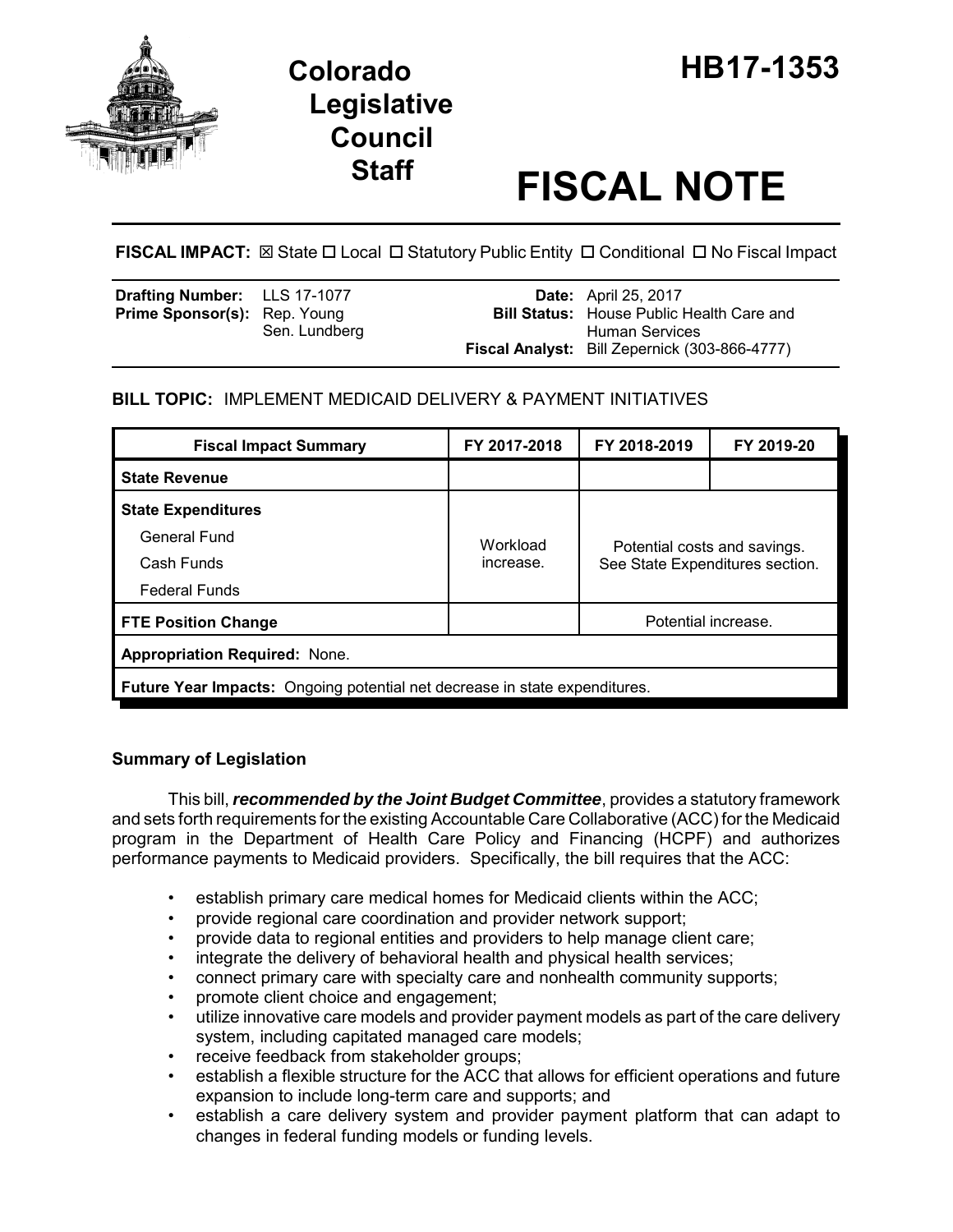April 25, 2017

In addition, the bill requires HCPF to report to the Joint Budget Committee and the Health and Human Services Committees of the General Assembly by December 1, 2017, and each December 1 thereafter, about the ACC, including the number of clients served, performance results and health impacts, administrative fees and program costs, fiscal performance, activities in rural and frontier counties, waste reduction, and various other aspects of the ACC. The first report must also list additional statutory changes needed to align the statewide managed care system with federal regulations on managed care.

Concerning performance payments, HCPF is authorized to provide performance payments to primary care providers, federally qualified health clinics, providers of long-term services and supports, and behavioral health service providers. Prior to implementing performance payments, HCPF must submit one of the following to the Joint Budget Committee:

- evidence that performance-based payments are designed to achieve budget savings; or
- a budget request for the costs associated with performance payments.

In addition, HCPF must submit other information about performance-based payments and the stakeholder feedback process. The submission must be provided by November 1 for performance payments that will take effect in the following fiscal year. On an ongoing basis, HCPF must submit a description of the performance payments and their goals and objectives, among other information by each November 1 starting in 2017.

#### **Background**

The ACC is an existing Medicaid initiative designed to improve health outcomes, coordinate care, and contain costs through the use of patient-centered medical homes, care coordination agencies, and data sharing and analysis. There are currently seven regional care collaborative organizations (RCCOs) that are contracted with HCPF to serve as the care coordination agency for different geographic areas of the state. Enrollment in the ACC is currently voluntary for Medicaid clients. When a client enrolls in the ACC, he or she select a primary care medical home and is assigned to the local RCCO. HCPF uses a statewide data and analytics contractor to examine claims data to identify trends and assist HCPF, RCCOs, and primary care medical homes to serve clients effectively. HCPF is currently planning to rebid the RCCO vendors and implement "phase II" of the ACC in FY 2018-19. Generally, this bill codifies the planned changes for phase II of the ACC.

#### **State Expenditures**

The bill will increase workload in HCPF in FY 2017-18 to manage changes to the ACC, design performance payments, and report to the General Assembly. Based on its planned changes to the ACC, codified under this bill, HCPF is expected to have a net increase in costs in FY 2018-19 and net savings in FY 2019-20, which the fiscal note assumes will be requested through the annual budget process (as described in the Departmental Difference section, HCPF estimates net costs of \$20.8 million in FY 2018-19 and net savings of \$83.3 million in FY 2019-20 under the bill).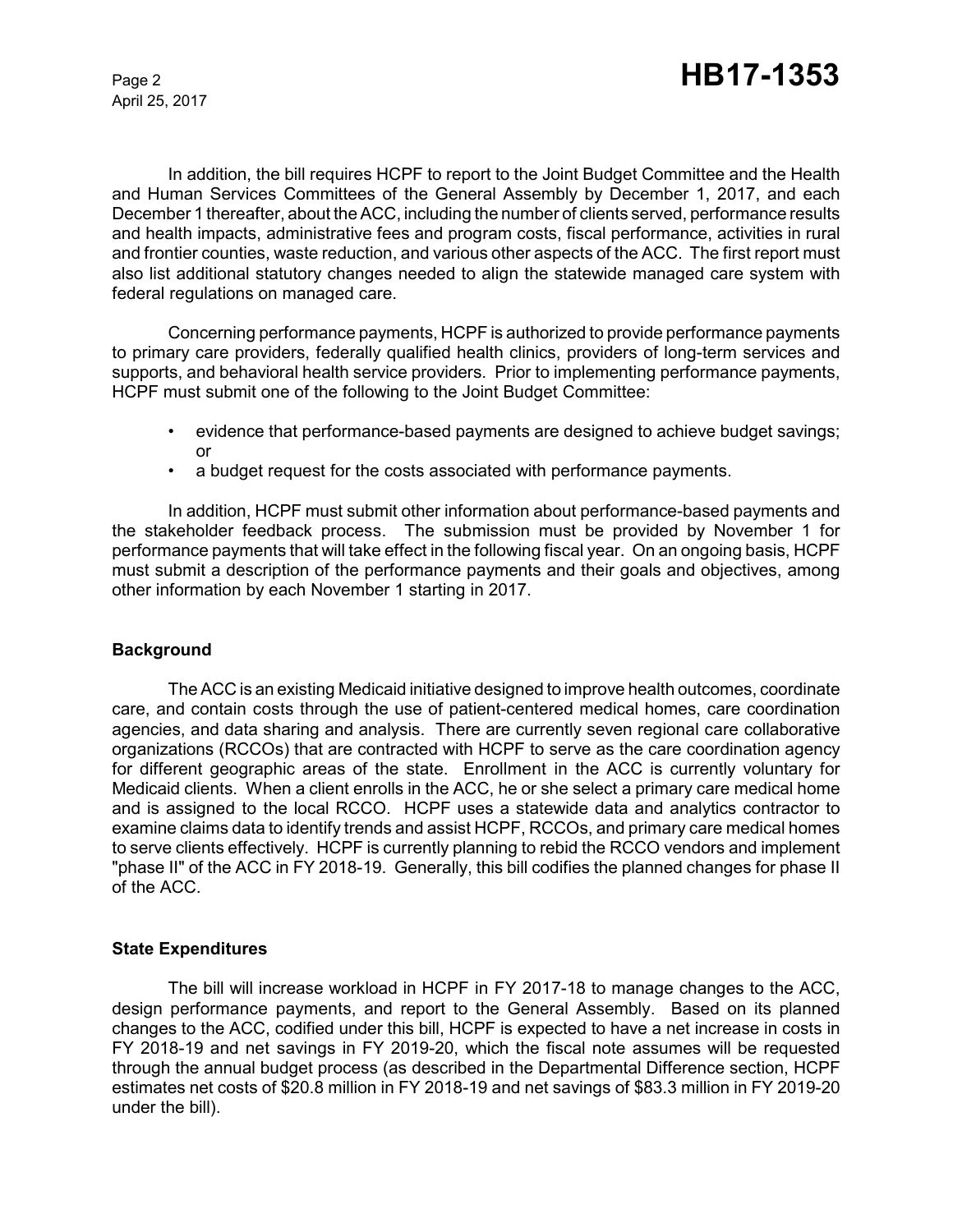April 25, 2017

*Planning and reporting requirements.* HCPF will have additional workload starting in FY 2017-18 to report information to the General Assembly about the ACC and performance payments. In addition, the bill directs HCPF to submit a budget request prior to implementing performance payments, which will also increase work, presumably in FY 2017-18 if payments are to be implemented in FY 2018-19. It is assumed this workload can be accomplished with existing appropriations to HCPF.

*Future costs and savings.* Depending on future budget requests and information submitted to the JBC by HCPF and funding decisions by the General Assembly, HCPF will have future costs and savings related to the ACC and performance payments. Additional Medicaid clients enrolling in the ACC will increase costs, and the improved care coordination will generate savings. Likewise, performance payments will increase costs for HCPF if the department submits a budget request for funding or evidence of budget savings prior to implementing performance payments, as specified in the bill, and approval for the performance payments is given.

#### **Effective Date**

The bill takes effect upon signature of the Governor, or upon becoming law without his signature.

#### **Departmental Difference**

*HCPF estimates an increase of \$20.8 million in net costs and 4.6 FTE in FY 2018-19 and net savings of \$83.3 million and an increase of 5.0 FTE in FY 2019-20.* The fiscal note does not include these costs for two main reasons. First, HCPF's estimates for the ACC are driven by existing planned changes to the ACC that are being conducted under HCPF's current authority under state and federal law. As such, fiscal note policy requires that funding adjustments for these changes be requested through the annual budget process, rather than included in a bill that does not directly cause the changes in question. Second, the bill specifically directs HCPF to submit evidence of budget savings or a budget request by November 1 in order to provide performance payments in the following fiscal year. As such, the future costs will depend on decisions by the General Assembly based on the HCPF request submitted, and are not included in the fiscal note.

HCPF's estimates of costs and savings under the bill are summarized in Table 1 below. These costs and savings are based on an additional 5.0 FTE managing the implementation of phase II of the ACC, mandatory enrollment of all Medicaid clients into a primary care medical home under the ACC, and the projected savings from care coordination for additional ACC enrollees and the coordination of physical and behavioral health, as well as the start of performance payments for primary care and behavioral health providers in FY 2018-19.